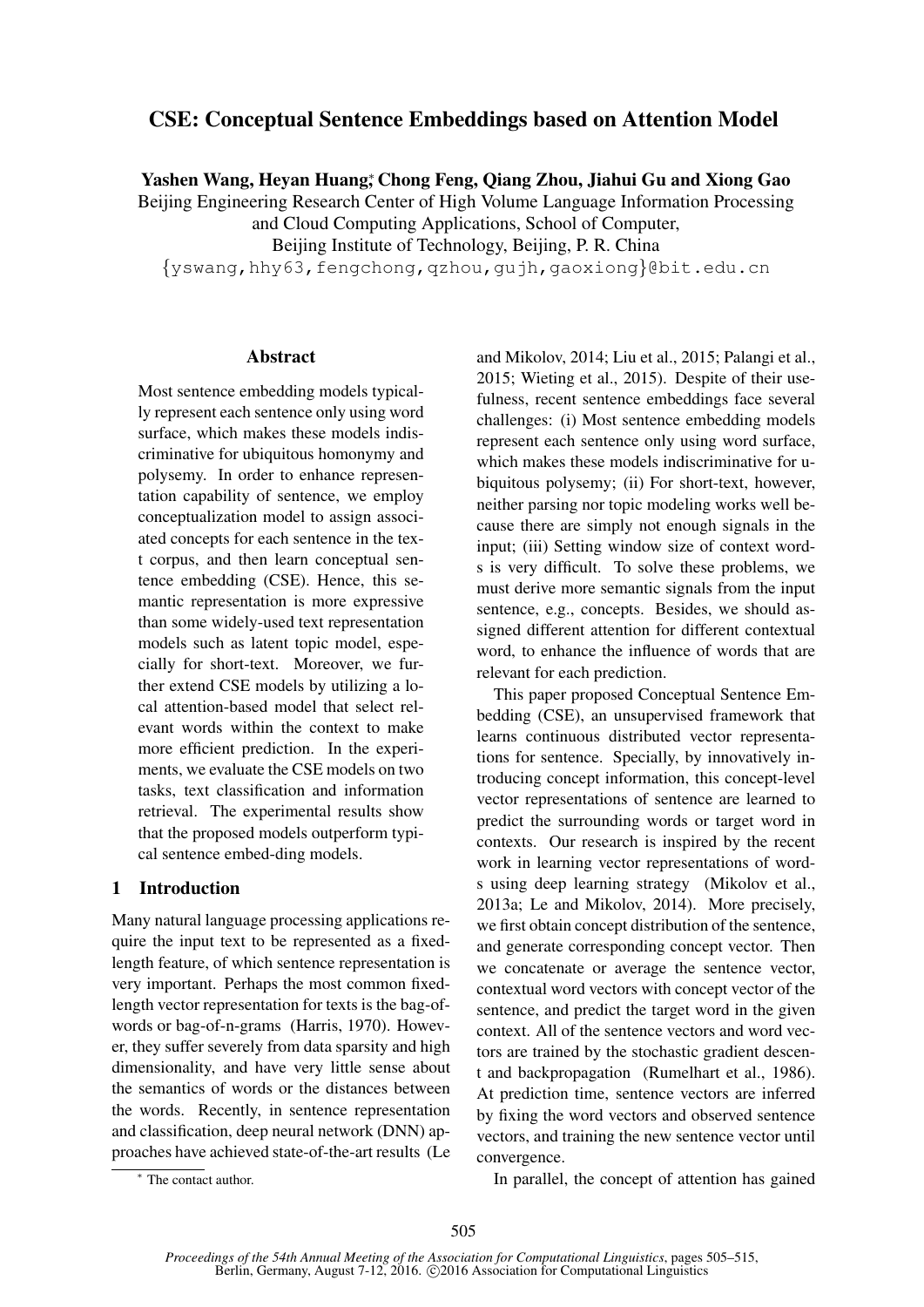popularity recently in neural natural language processing researches, which allowing models to learn alignments between different modalities (Bahdanau et al., 2014; Bansal et al., 2014; Rush et al., 2015). In this work, we further propose the extensions to CSE, which adds an attention model that considers contextual words differently depending on the word type and its relative position to the predicted word. The main intuition behind the extended model is that prediction of a word is mainly dependent on certain words surrounding it.

In summary, the basic idea of CSE is that, we allow each word to have different embeddings under different concepts. Taking word apple into consideration, it may indicate a fruit under the concept *food*, and indicate an IT company under the concept *information technology*. Hence, concept information significantly contributes to the discriminative of sentence vector. Moreover, an important advantage of the proposed conceptual sentence embeddings is that they could be learned from unlabeled data. Another advantage is that we take the word order into account, in the same way of ngram model, while bag-of-n-grams model would create a very high-dimensional representation that tends to generalize poorly.

To summarize, this work contributes on the following aspects: We integrate concepts and attention-based strategy into basic sentence embedding representation, and allow the resulting conceptual sentence embedding to model different meanings of a word under different concept. The experimental results on text classification task and information retrieval task demonstrate that this concept-level sentence representation is robust. The outline of the paper is as follows. Section 2 surveys related researches. Section 3 formally de-scribes the proposed model of conceptual sentence embedding. Corresponding experimental results are shown in Section 4. Finally, we conclude the paper.

# 2 Related Works

Conventionally, one-hot sentence representation has been widely used as the basis of bag-of-words (BOW) text model. However, it can-not take the semantic information into consideration. Recently, in sentence representation and classification, deep neural network approaches have achieved state-of-the-art results (Le and Mikolov, 2014; Liu et al., 2015; Ma et al., 2015; Palangi et al., 2015;

Wieting et al., 2015), most of which are inspired by word embedding (Mikolov et al., 2013a). (Le and Mikolov, 2014) proposed the paragraph vector (PV) that learns fixed-length representations from variable-length pieces of texts. Their model represents each document by a dense vector which is trained to predict words in the document. However, their model depends only on word surface, ignoring semantic information such as topics or concepts. In this paper, we extent PV by introducing concept information.

Aiming at enhancing discriminativeness for ubiquitous polysemy, (Liu et al., 2015) employed latent topic models to assign topics for each word in the text corpus, and learn topical word embeddings (TWE) and sentence embeddings based on both words and their topics. Besides, to combine deep learning with linguistic structures, many syntax-based embedding algorithms have been proposed (Severyn et al., 2014; Wang et al., 2015b) to utilize long-distance dependencies. However, short-texts usually do not observe the syntax of a written language, nor do they contain enough signals for statistical inference (e.g., topic model). Therefore, neither parsing nor topic modeling works well because there are simply not enough signals in the input, and we must derive more semantic signals from the input, e.g., concepts, which have been demonstrated effective in knowledge representation (Wang et al., 2015c; Song et al., 2015). Shot-text conceptualization, is an interesting task to infer the most likely concepts for terms in the short-text, which could help better make sense of text data, and extend the texts with categorical or topical information (Song et al., 2011). Therefore, our models utilize shorttext conceptualization algorithm to discriminate concept-level sentence senses and provide a good performance on short-texts.

Recently, attention model has been used to improve many neural natural language pro-cessing researches by selectively focusing on parts of the source data (Bahdanau et al., 2014; Bansal et al., 2014; Wang et al., 2015a). To the best of our knowledge, there has not been any other work exploring the use of attentional mechanism for sentence embeddings.

# 3 Conceptual Sentence Embedding

This paper proposes four conceptual sentence embedding models. The first one is based on continu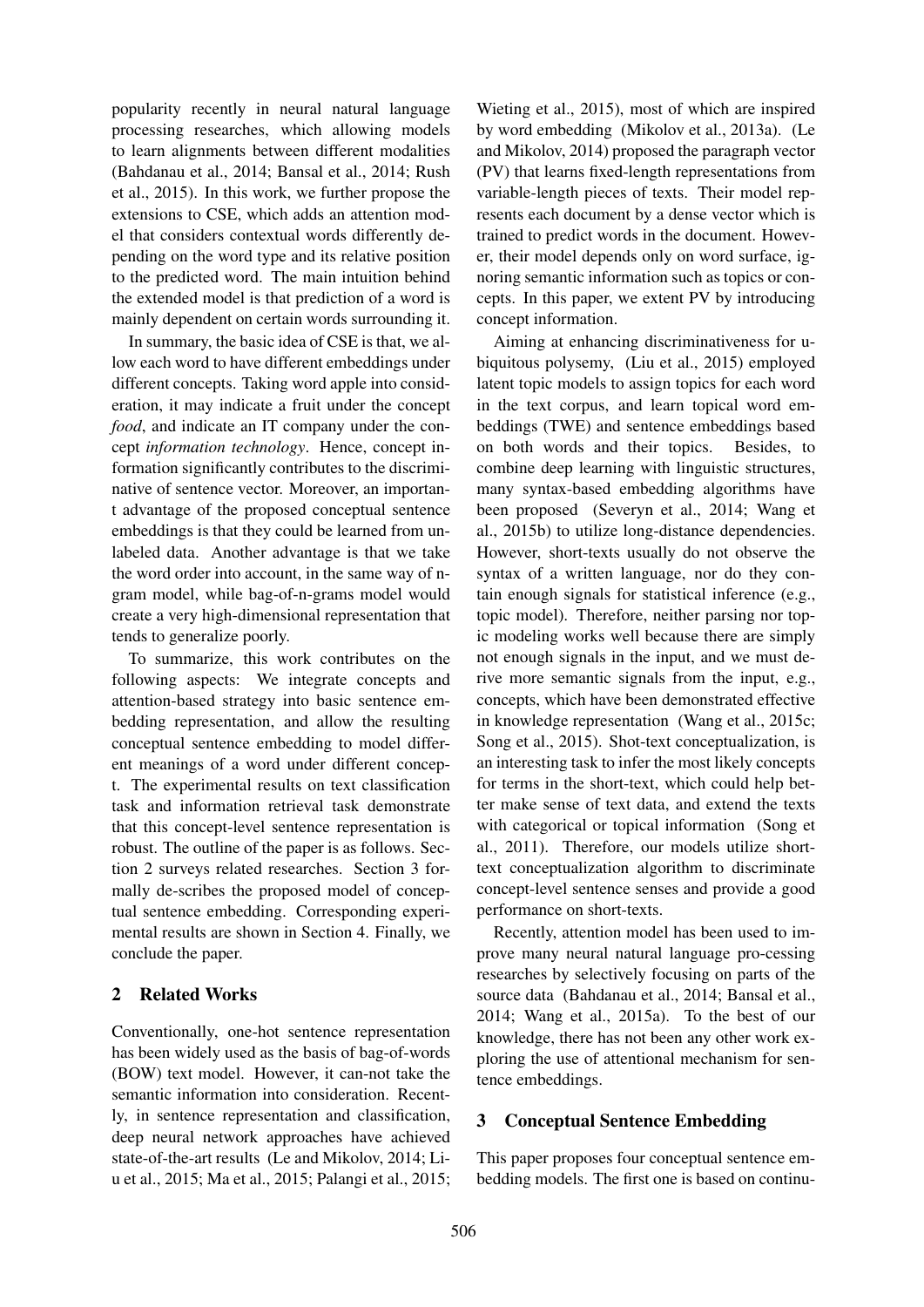ous bag-of-word model (denoted as CSE-1) which have not taken word order into consideration. To overcome this drawback, its extension model (denoted as CSE-2), which is based on Skip-Gram model, is proposed. Based on the basic conceptual sentence embedding models above, we obtain their variants (aCSE-1 and aCSE-2) by introducing attention model.

#### 3.1 CBOW Model & Skip-Gram Model

As inspiration of the proposed conceptual sentence embedding models, we start by discussing previous models for learning word vectors (Mikolov et al., 2013a; Mikolov et al., 2013b) firstly.

Let us overview the framework of Continuous Bag-of-Words (CBOW) firstly, which is shown in Figure 1(a). Each word is typically mapped to an unique vector, represented by a column in a word matrix  $\mathbf{W} \in \mathbb{R}^{d*|V|}$ . Wherein, V denotes the word vocabulary and  $d$  is embedding dimension of word. The column is indexed by position of the word in  $V$ . The concatenation or average of the vectors, the context vector  $w_t$ , is then used as features for predicting the target word in the current context. Formally, Given a sentence  $S = \{w_1, w_2, \dots, w_l\}$ , the objective of CBOW is to maximize the average log probability:

$$
\mathcal{L}(S) = \frac{1}{(l-2k-2)} \sum_{t=k+1}^{l-k} \log Pr(w_t|w_{t-k}, \cdots, w_{t+k}) \quad (1)
$$

Wherein,  $k$  is the context windows size of target word  $w_t$ . The prediction task is typically done via a softmax function, as follows:

$$
Pr(w_t|w_{t-k}, \cdots, w_{t+k}) = \frac{e^{y_{w_t}}}{\sum_{w_i \in V} e^{y_{w_i}}} \qquad (2)
$$

Each of  $y(w_t)$  is an un-normalized logprobability for each target word  $w_t$ , as follows:

$$
y_{w_t} = \mathbf{U}h(w_{t-k},\ldots,w_{t+k});\mathbf{W}) + b \qquad (3)
$$

Wherein, **U** and *b* are softmax parameters. And  $h(\cdot)$  is constructed by a concatenation or average of word vectors  $\{w_{t-k}, \ldots, w_{t+k}\}\$ extracted from word matrix **W** according to  $\{w_{t-k}, \ldots, w_{t+k}\}.$ For illustration purposes, we utilize average here. On the condition of average, the context vector  $c_t$ is obtained by averaging the embeddings of each word, as follows:

$$
\mathbf{c}_t = \frac{1}{2k} \sum_{-k \le c \le k, c \neq 0} \mathbf{w}_{t+c} \tag{4}
$$

The framework of Skip-Gram (Figure 1(b)) aims to predict context words given a target word  $w_t$  in a sliding window, instead of predicting the current word based on its context. Formally, given a sentence  $S = \{w_1, w_2, \dots, w_l\}$ , the objective of Skip-Gram is to maximize the following average log probability:

$$
\mathcal{L}(S) = \frac{1}{(l-2k)} \sum_{t=k+1}^{l-k} \sum_{-k \le c \le k, c \ne 0} \log Pr(w_{t+c}|w_t)
$$
\n(5)

Wherein,  $w_t$  and  $w_c$  are respectively the vector representations of the target word  $w_t$  and the context word  $w_c$ . Usually, during the training stage of CBOW and Skip-Gram: (i) in order to make the models efficient for learning, the techniques of hierarchical softmax and negative sampling are used to ensure the models efficient for learning (Morin and Bengio, 2005; Mikolov et al., 2013a); (ii) the word vectors are trained by using stochastic gradient descent where the gradient is obtained via backpropagation (Rumelhart et al., 1986). After the training stage converges, words with similar meaning are mapped to a similar position in the semantic vector space. e.g., 'powerful' and 'strong' are close to each other.



Figure 1: (a) CBOW model and (b) Skip-Gram model.

#### 3.2 CSE based on CBOW Model

Intuitively, the proposed (attention-based) conceptual sentence embedding model for learning sentence vectors, is inspired by the methods for learning the word vectors. The inspiration is that, in researches of word embeddings: (i) The word vectors are asked to contribute to a prediction task about the target word or the surrounding words in the context; (ii) The word representation vectors are initialized randomly, however they could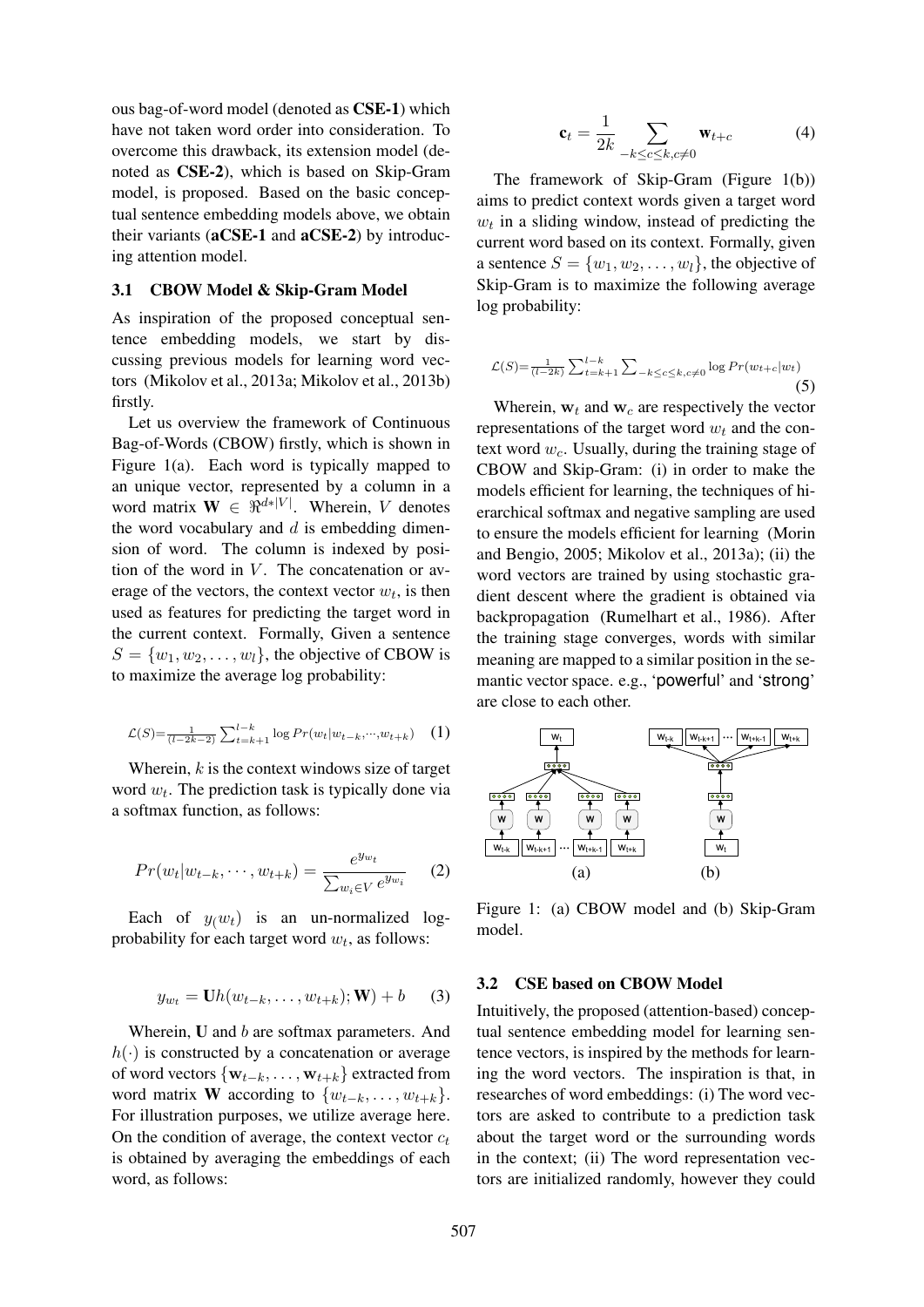finally capture precise semantics as an indirect result. Therefore, we will utilize this idea in our sentence vectors in a similar manner: The conceptassociated sentence vectors are also asked to contribute to the prediction task of the target word or surrounding words in given contextual text windows. Furthermore, attention model will attribute different influence value to different contextual words.

We describe the first conceptual sentence embedding model, denoted as CSE-1, which is based on CBOW. In the framework of CSE-1 (Figure  $2(a)$ ), each sentence, denoted by sentence ID, is mapped to a unique vector s, represented by a column in matrix S. And its concept distribution  $\theta_C$ are generated from a knowledge-based text conceptualization algorithm (Wang et al., 2015c). Moreover, similar to word embedding methods, each word  $w_i$  is also mapped to a unique vector  $w_i$ , represented by a column in matrix W. The surrounding words in contextual text window  $\{w_{t-k}, \ldots, w_{t+k}\}\$ , sentence ID and concept distribution  $\theta_C$  corresponding to this sentence are the inputs. Besides, C is a fixed linear operator similar to the one used in (Huang et al., 2013) that converts the concept distribution  $\theta_C$  to a concept vector, denoted as c. Note that, this makes our model very different from (Le and Mikolov, 2014) where no concept information is used, and experimental results demonstrate the efficiency of introducing concept information. It is clear that CSE-1 also does not take word order into consideration just like CBOW.

Afterward, the sentence vector s, surrounding word vectors  $\{w_{t-k}, \ldots, w_{t+k}\}\$  and the concept vector c are concatenated or averaged to predict the target word  $w_t$  in current context. In reality, the only change in this model compared to the word embedding method is in Eq. 3, where  $h(\cdot)$ is constructed from not only W but also C and S. Note that, the sentence vector is shared across all contexts generated from the same sentence but not across sentences. Wherein, the contexts are fixedlength (length is  $2k$ ) and sampled from a sliding window over the current sentence. However, the word matrix W is shared across sentences.

In summary, the procedure of CSE-1 itself is described as follows. A probabilistic conceptualization algorithm (Wang et al., 2015c) is employed here to obtain the corresponding concepts about given sentence: Firstly, we preprosess and



Figure 2: CSE-1 model (a) and CSE-2 model (b). Green circles indicate word embeddings, blue circles indicate concept embeddings, and purple circles indicate sentence embeddings. Besides, orange circles indicate concept distribution  $\theta_C$  generated by knowledge-based text conceptualization algorithm.

segment the given sentence into a set of words; Then, based on a probabilistic lexical knowledgebase Probase (Wu et al., 2012), the heterogeneous semantic graph for these words and their corresponding concepts are constructed (Figure 3 shows an example); Finally, we utilize a simple iterative process to identify the most likely mapping from words to concepts. After efforts above, we could conceptualize words in given sentence, and access the concepts and corresponding probabilities, which is the concept distribution  $\theta_C$  mentioned before. Note that, the concept distribution yields an important influence on the entire framework of conceptual sentence embedding, by contributing greatly to the semantic representation.

During the training stage, we aim at obtaining word matrix W, sentence matrix S, and softmax weights  ${U, b}$  on already observed sentences. The techniques of hierarchical softmax and negative sampling are used to make the model efficient for learning.  $W$  and  $S$  are trained using stochastic gradient descent: At each step of stochastic gradient descent, we sample a fixed-length context from the given sentence, compute the error gradient which is obtained via backpropagation, and then use the gradient to update the parameters. During the inferring stage, we get sentence vectors for new sentences (unobserved before) by adding more columns in S and gradient descending on  $S$  while holding  $W$ ,  $U$  and  $b$  fixed. Finally, we use S to make a prediction about multi-labels by using a standard classifier in output layer.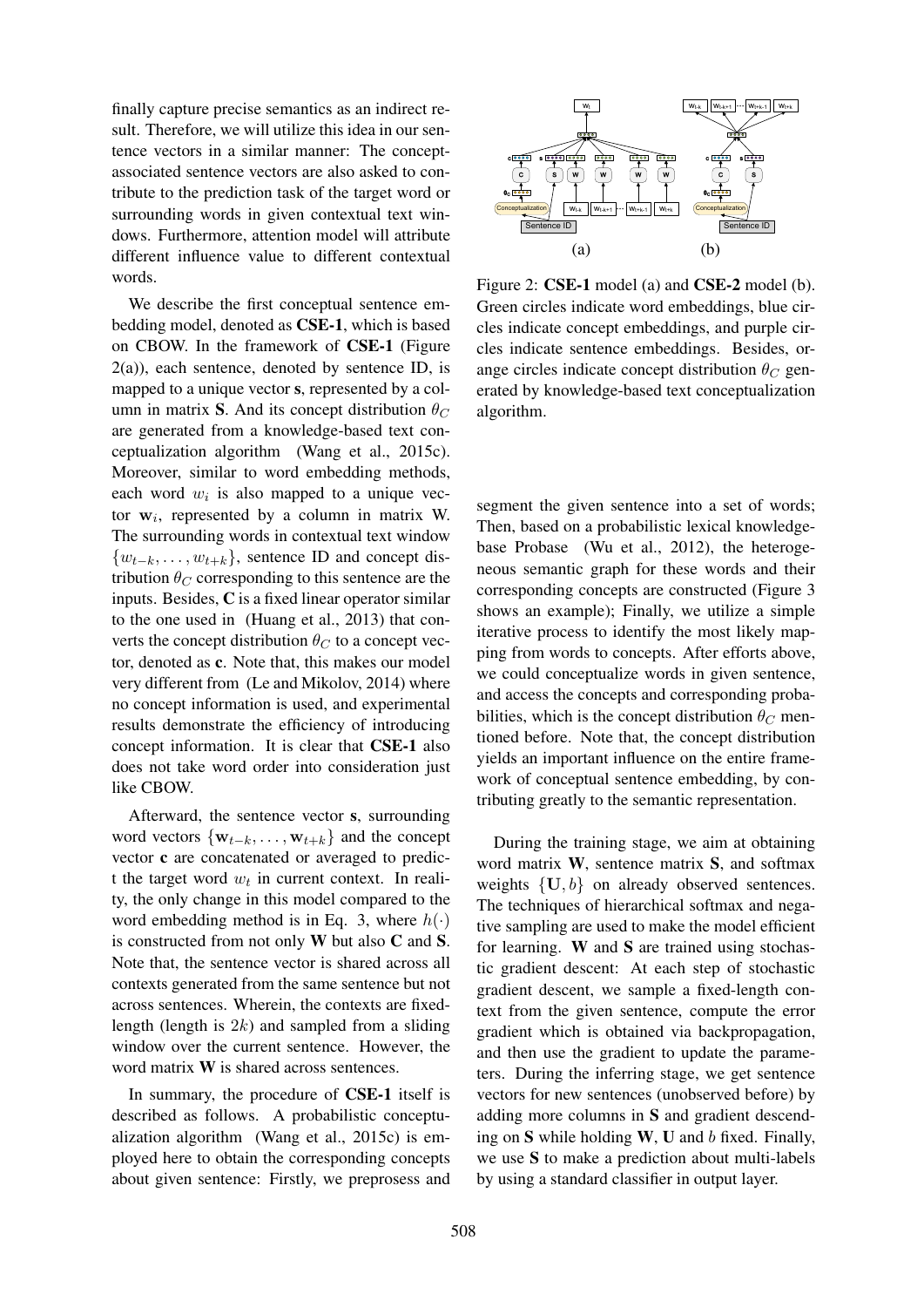

Figure 3: Semantic graph of example sentence microsoft unveils office for apples ipad. Rectangles indicate terms occurred in given sentence, and ellipses indicate concept defined in knowledge-base (e.g., Probase). Bule solid links indicate *isA* relationship between terms and concepts, and red dashed lines indicate correlation relationship between two concepts. Numerical values on the line is corresponding probabilities.

#### 3.3 CSE based on Skip-Gram Model

The above method considers the combination of the sentence vector with the surrounding word vectors and concept vector to predict the target word in given text window. However, it loss information about word order somehow, just like CBOW. In fact, there exists another for modeling the prediction procedure: we could ignore the context words in the input, but force the model to predict words randomly sampled from the fix-length contexts in the output. As is shown in Figure 2 (b), only sentence vector s and concept vector c are used to predict the next word in a text window. That means, contextual words are no longer used as inputs, whereas they become what the output layer predict. Hence, this model is similar to the Skip-Gram model in word embedding (Mikolov et al., 2013b). In reality, what this means is that at each iteration of stochastic gradient descent, we sample a text window  $\{w_{t-k}, \ldots, w_{t+k}\}\$ , then sample a random word from this text window and form a classification task given the sentence vector s and corresponding concept vector **c**.

We denote this sort of conceptual sentence embedding model as CSE-2. The scheme of CSE-2 is similar to that of CSE-1 as described above. In addition to being conceptually simple, CSE-2 requires to store less data. We only need to store  $\{U,b,S\}$  as opposed to  $\{U,b,S,W\}$  in CSE-1.

#### 3.4 CSE based on Attention Model

As mentioned above, setting a good value for contextual window size  $k$  is difficult. Because a larger value of k may introduce a degenerative behavior in the model, and more effort is spent predict-

ing words that are conditioned on unrelated words, while a smaller value of  $k$  may lead to cases where the window size is not large enough include words that are semantically related (Bansal et al., 2014; Wang et al., 2015a). To solve these problems , we extend the proposed models by introducing attention model (Bahdanau et al., 2014; Rush et al., 2015), by allowing it to consider contextual words within the window in a non-uniform way. For illustration purposes, we extend CSE-1 here with attention model. Following (Wang et al., 2015a), we rewrite Eq.(4) as follows:

$$
\mathbf{c}_t = \frac{1}{2k} \sum_{-k \le c \le k, c \neq 0} a_{t+c}(w_{t+c}) \mathbf{w}_{t+c} \qquad (6)
$$

Wherein we replace the average of the surrounding word vectors in Eq.(4) with a weighted sum of the these vectors. That means, each contextual word  $w_{t+c}$  is attributed a different attention level, representing how much the attention model believes whether it is important to look at in order to predict the target word  $w_t$ . The attention factor  $a_i(w_i)$  for word  $w_i$  in position i is formulated as a softmax function over contextual words (Bahdanau et al., 2014), as follows:

$$
a_i(w) = \frac{e^{d_{w,i}} + r_i}{\sum_{-k \le c \le k, c \ne 0} e^{d_{w,c}} + r_c}
$$
 (7)

Wherein,  $d_{w,i}$  is an element of matrix  $\mathbf{D} \in$  $\Re^{|V|*2k}$ , which is a set of parameters determining the importance of each word type in each relative position  $i$  (distance to the left/right of target word  $w_t$ ). Moreover,  $r_i$ , an element of  $\mathbf{R} \in \mathbb{R}^{2k}$ , is a bias, which is conditioned only on the relative position i. Note that, attention models have been reported expensive for large tables in terms of storage and performance (Bahdanau et al., 2014; Wang et al., 2015a). Nevertheless the computation consumption here is simple, and compute the attention of all words in the input requires  $2k$  operations, as it simply requires retrieving on value from the lookup-matrix D for each word and one value from the bias vector  **for each word in the** context. Although this strategy may not be the best approach and there exist more elaborate attention models (Bahdanau et al., 2014; Luong et al., 2015), the proposed attention model is a proper balance of computational efficiency and complexity.

Thus, besides  $\{W, C, S\}$  in CSE models, **D** and R are added into parameter set which relates to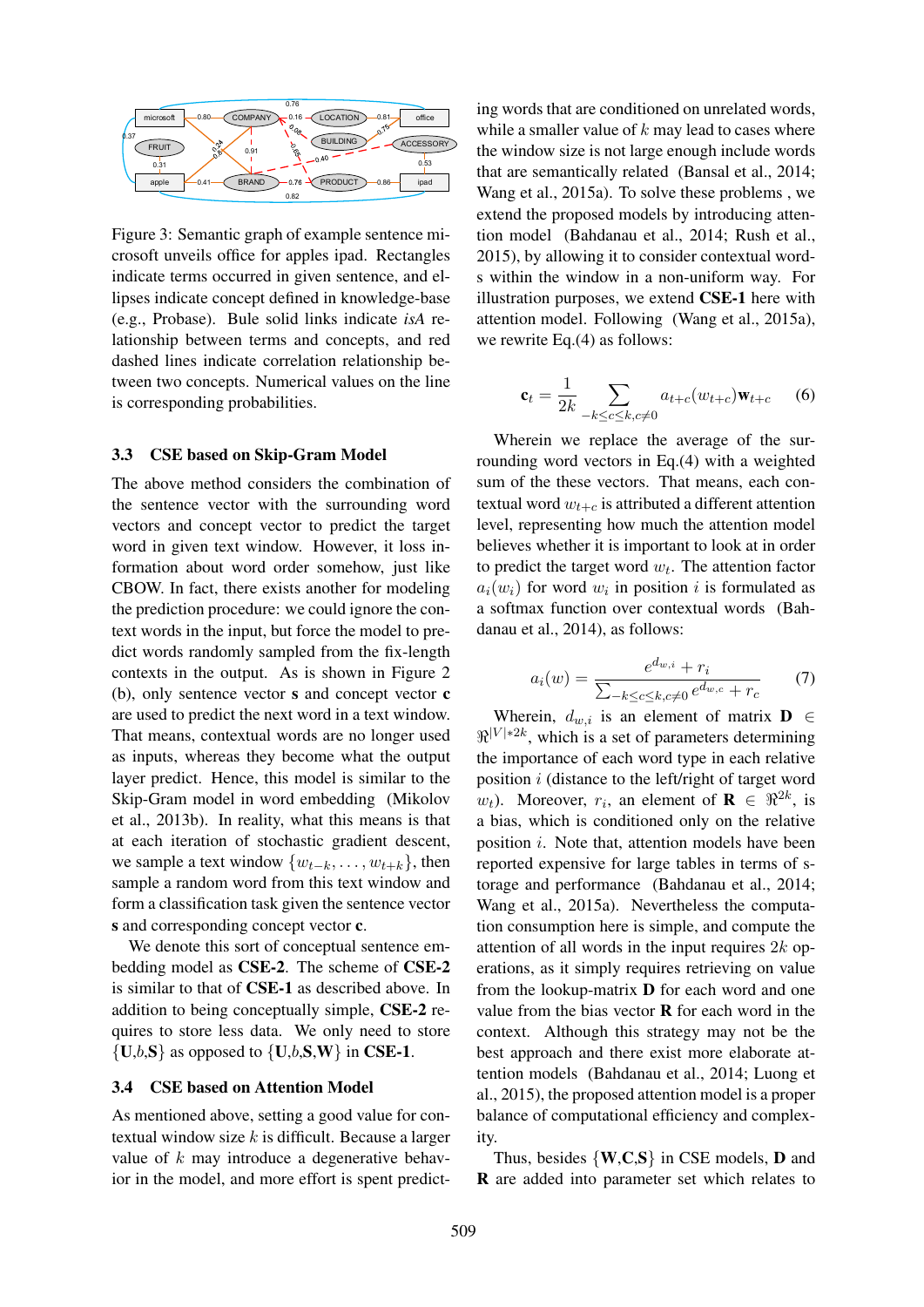gradients of the loss function Eq.(1). All parameters are computed with backpropagation and updated after each training instance using a fixed learning rate. We denote the attention-based CSE-1 model above as aCSE-1. With limitation of space, attention variant of CSE-2, denoted as aCSE-2, is not described here, however the principle is similar to aCSE-1.



Figure 4: aCSE-1 model. The illustration of example sentence 'mcrosoft unveils office for apple's ipad' for predicting word 'apple'.

Taking example 'microsoft unveils office for apple's ipad' into consideration. The prediction of the polysemy word 'apple' by CSE-1 is shown in Figure 4, and darker cycle cell indicate higher attention value. We could observe that preposition word 'for' tend to be attributed very low attention, while context words, especially noun-words which contribute much to conceptualization (such as 'ipad', 'office', and 'microsoft') are attributed higher weights as these word own more predictive power. Wherein, 'ipad' is assigned the highest attention value as it close to the predicted word and co-occurs with it more frequently.

As described before, concept distribution  $\theta_C$ yields a considerable influence on conceptual sentence embedding. This is because, each dimensionality of this distribution denotes the probability of the concept (topic or category) this sentence is respect to. In other words, the concept distribution is a solid semantic representation of the sentence. Nevertheless, the information in each dimensionality of sentence (or word) vector makes no sense. Hence, there exist a linear operator in CSE-1, CSE-2, aCSE-1, and aCSE-2, which transmit the concept distribution into word vector and sentence vector, as shown in Figure 2 and Figure 3.

#### 4 Experiments and Results

In this section, we show experiments on two text understanding problems, text classification and information retrieval, to evaluate related models in several aspects. These tasks are always used to evaluate the performance of sentence embedding methods (Liu et al., 2015; Le and Mikolov, 2014). The source codes and datasets of this paper are publicly available<sup>1</sup>.

#### 4.1 Datasets

We utilize four datasets for training and evaluating. For text classification task, we use three datasets: NewsTile, TREC and Twitter. Dataset Tweet11 is used for evaluation in information retrieval task. Moreover, we construct dataset Wiki to fully train topic model-based models.

NewsTitle: The news articles are extracted from a large news corpus, which contains about one million articles searched from Web pages. We organize volunteers to classify these news articles manually into topics according its article content (Song et al., 2015), and we select six topics: company, health, entertainment, food, politician, and sports. We randomly select 3,000 news articles in each topic, and only keep its title and its first one line of article. The average word count of titles is 9.41.

TREC: It is the corpus for question classification on TREC (Li and Roth, 2002), which is widely used as benchmark in text classification task. There are 5,952 sentences in the entire dataset, classified into the 6 categories as follows: person, abbreviation, entity, description, location and numeric.

Tweet11: This is the official tweet collections used in TREC Microblog Task 2011 and 2012 (Ounis et al., 2011; Soboroff et al., 2012). Using the official API, we crawled a set of local copies of the corpus. Our local Tweets11 collection has a sample of about 16 million tweets, and a set of 49 (TMB2011) and 60 (TMB2012) timestamped topics.

Twitter: This dataset is constructed by manually labeling the previous dataset Tweet11. Similar to dataset NewsTitle, we ask our volunteers to label these tweets. After manually labeling, the dataset contains 12,456 tweets which are in four

<sup>&</sup>lt;sup>1</sup>http://hlipca.org/index.

php/2014-12-09-02-55-58/

<sup>2014-12-09-02-56-24/58-</sup>acse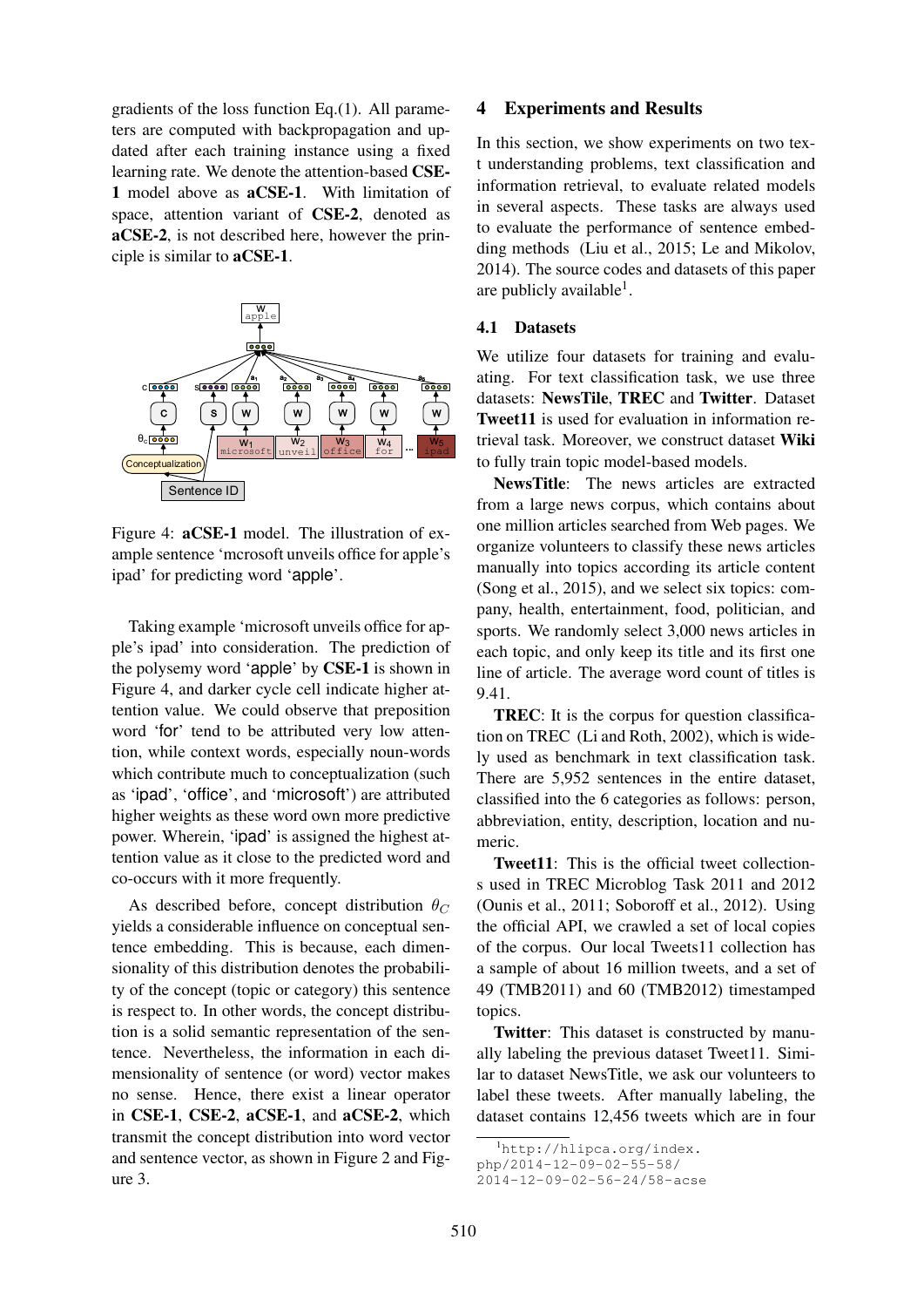categories: company, country, entertainment, and device. The average length of the tweets is 13.16 words. Because of its noise and sparsity, this social media dataset is very challenging for the comparative models.

Moreover, we also construct a Wikipedia dataset (denoted as Wiki) for training. We preprocess the Wikipedia articles<sup>2</sup> with the following rules. First, we remove the articles less than 100 words, as well as the articles less than 10 links. Then we remove all the category pages and disambiguation pages. Moreover, we move the content to the right redirection pages. Finally we obtain about 3.74 million Wikipedia articles for indexing and training.

#### 4.2 Alternative Algorithms

We compare the proposed models with the following comparative algorithms.

BOW: It is a simple baseline which represents each sentence as bag-of-words, and uses TF-IDF scores (Salton and Mcgill, 1986) as features to generate sentence vector.

LDA: It represents each sentence as its topic distribution inferred by latent dirichlet allocation (Blei et al., 2003). We train this model in two ways: (i) on both Wikipedia articles and the evaluation datasets above, and (ii) only on the evaluation datasets. We report the better of the two.

PV: Paragraph Vector models are variablelength text embedding models, including the distributed memory model (PV-DM) and the distributed bag-of-words model (PV-DBOW). It has been reported to achieve the state-of-the-art performance on task of sentiment classification (Le and Mikolov, 2014), however it only utilizes word surface.

TWE: By taking advantage of topic model, it overcome ambiguity to some extent (Liu et al., 2015). Typically, TWE learn topic models on training set. It further learn topical word embeddings using the training set, then generate sentence embeddings for both training set and testing set. (Liu et al., 2015) proposed three models for topical word embedding, and we present the best results here. Besides, We also train TWE in two ways like LDA.

#### 4.3 Experiment Setup

The details about parameter settings of the comparative algorithms are described in this section, respectively. For TWE, CSE-1, CSE-2 and their attention variants aCSE-1, and aCSE-2, the structure of the hierarchical softmax is a binary Huffman tree (Mikolov et al., 2013a; Mikolov et al., 2013b), where short codes are assigned to frequent words. This is a good speedup trick because common words are accessed quickly (Le and Mikolov, 2014).We set the dimensions of sentence, word, topic and concept embeddings as 5,000, which is like the number of concept clusters in Probase (Wu et al., 2012; Wang et al., 2015c). Meanwhile, we have done many experiments on choosing the context window size  $(k)$ . We perform experiments on increasing windows size from 3 to 11, and different size works differently on different dataset with different average length of short-texts. And we choose the result of windows size of 5 present here, because it performs best in almost datasets. Usually, in project layer, the sentence vector, the context vector and the concept vectors could be averaged or concatenated for combination to predict the next word in a context. We perform experiments following these two strategies respectively, and report the better of the two. In fact, the concatenation performs better since averaging different types of vectors may cause loss of information somehow.

For BOW and LDA, we remove stop words by using InQuery stop-word list. For BOW, we select top 50,000 words according to TF-IDF scores as features. For both LDA and TWE, in the text classification task, we set the topic number to be the cluster number or twice, and report the better of the two; while in the information retrieval task, we experimented with a varying number of topics from 100 to 500, which gives similar performance, and we report the final results of using 500 topics.

In summary, we use the sentence vectors generated by each algorithm as features and run a linear classifier using Liblinear (Fan et al., 2010) for evaluation.

## 4.4 Text Classification

In this section, we run the multi-class text classification experiments on the dataset NewsTitle, Twitter, and TREC. We report precision, recall and F-measure for comparison (as shown in Table 1). Statistical t-test are employed here. To de-

<sup>2</sup>http://en.wikipedia.org/wiki/ Wikipedia:Databasedown-load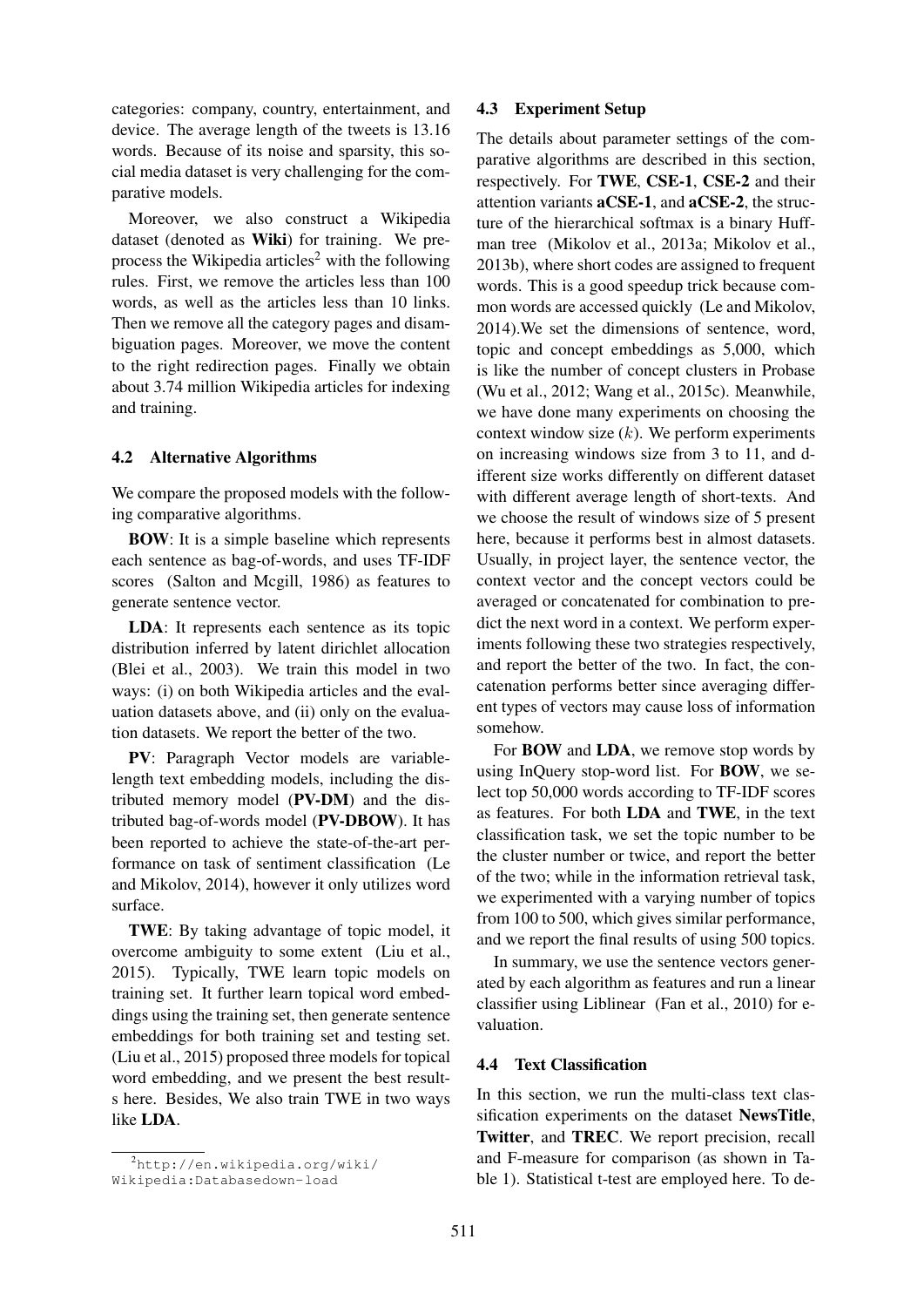|                | <b>NewsTitle</b>      |                       |                       | <b>Twitter</b>        |                       |                       | TREC                  |                       |                       |
|----------------|-----------------------|-----------------------|-----------------------|-----------------------|-----------------------|-----------------------|-----------------------|-----------------------|-----------------------|
| Model          | ${\bf P}$             | R                     | $\mathbf F$           | ${\bf P}$             | R                     | F                     | P                     | R                     | $\mathbf F$           |
| <b>BOW</b>     | 0.782                 | 0.791                 | 0.786                 | 0.437                 | 0.429                 | 0.433                 | 0.892                 | 0.891                 | 0.891                 |
| LDA            | 0.717                 | 0.705                 | 0.711                 | 0.342                 | 0.308                 | 0.324                 | 0.813                 | 0.809                 | 0.811                 |
| <b>PV-DBOW</b> | 0.725                 | 0.719                 | 0.722                 | 0.413                 | 0.408                 | 0.410                 | 0.824                 | 0.819                 | 0.821                 |
| <b>PV-DM</b>   | 0.748                 | 0.740                 | 0.744                 | 0.426                 | 0.424                 | 0.425                 | 0.836                 | 0.825                 | 0.830                 |
| <b>TWE</b>     | $0.811^{\beta}$       | $0.803^{\beta}$       | $0.807^{\beta}$       | $0.459^{\beta}$       | 0.438                 | $0.448^{\beta}$       | $0.898^{\beta}$       | $0.886^{\beta}$       | $0.892^{\beta}$       |
| $CSE-1$        | 0.815                 | 0.809                 | 0.812                 | 0.461                 | 0.449                 | 0.454                 | 0.896                 | 0.890                 | 0.893                 |
| $CSE-2$        | 0.827                 | 0.817                 | 0.822                 | 0.475                 | 0.447                 | 0.462                 | 0.901                 | 0.895                 | 0.898                 |
| $aCSE-1$       | 0.824                 | 0.818                 | 0.821                 | 0.471                 | 0.454                 | 0.462                 | 0.901                 | 0.897                 | 0.899                 |
| $\alpha$ CSE-2 | $0.831^{\alpha\beta}$ | $0.820^{\alpha\beta}$ | $0.825^{\alpha\beta}$ | $0.477^{\alpha\beta}$ | $0.450^{\alpha\beta}$ | $0.463^{\alpha\beta}$ | $0.909^{\alpha\beta}$ | $0.904^{\alpha\beta}$ | $0.906^{\alpha\beta}$ |

Table 1: Evaluation results of multi-class text classification task.

cide whether the improvement by method A over method B is significant, the t-test calculates a value  $p$  based on the performance of A and B. The smaller  $p$  is, the more significant is the improvement. If the p is small enough ( $p < 0.05$ ), we conclude that the improvement is statistically significant. In Table 1, the superscript  $\alpha$  and  $\beta$  respectively denote statistically significant improvements over TWE and PV-DM.

Without regard to attention-based model firstly, we could conclude that CSE-2 outperforms all the baselines significantly (expect for recall in Twitter). This fully indicates that the proposed model could capture more precise semantic information of sentence as compared to topic model-based models and other embedding models. Because the concepts we obtained contribute significantly to the semantic representation of sentence, meanwhile suffer slightly from texts noisy and sparsity. Moreover, as compared to BOW, CSE-1 and CSE-2 manage to reduce the feature space by 90 percent, while among them, CSE-2 needs to store less data comparing with CSE-1. By introducing attention model, performances of CSE models are entirely promoted, as compared aCSE-2 with original CSE-2, which demonstrates the advantage of attention model.

PV-DM and PV-DBOW are reported as the state-of-the-art model for sentence embedding. From the results we can also see that, the proposed model CSE-2 and aCSE-2 significantly outperforms PV-DBOW. As expected, LDA performs worst, even worse than BOW, because it is trained on very sparse short-texts (i.e., question and social media text), where there is no enough statistical information to infer word co-occurrence and word topics, and latent topic model suffer extremely from the sparsity of the short-text. Besides, the number of topics slightly impacts the performance of LDA. In future, we may conduct more experiments to explore genuine reasons. As described in section 3, aCSE-2 (CSE-2) performs better than aCSE-1 (CSE-1), because the former one take word order into consideration. Based on Skip-Gram similarly, CSE-2 outperforms TWE. Although TWE aims at enhancing sentence representation by using topic model, neither parsing nor topic modeling would work well because shorttexts lack enough signals for inference. Whats more, sentence embeedings are generated by simple aggregating over all topical word embeddings of each word in this sentence in TWE, which limits its capability of semantic representation.

Overall, nearly all the alternative algorithms perform worse on Twitter, especially LDA and TWE. This is mainly because that data in Twitter are more challenging for topic model as short-texts are noisy, sparse, and ambiguous. Although the training on larger corpus, i.e., way (i), contributes greatly to improving the performance of these topic-model based algorithms, they only have similar performance to CSE-1 and could not transcend the attention-based variants. Certainly, we could also train TWE (even LDA) on a very larger corpus, and could expect a letter better results. However, training latent topic model on very large dataset is very slow, although many fast algorithms of topic models are available (Smola and Narayanamurthy, 2010; Ahmed et al., 2012). Whats more, from the complexity analysis, we could conclude that, compared with PV, CSE only need a little more space to store look-ups matrix D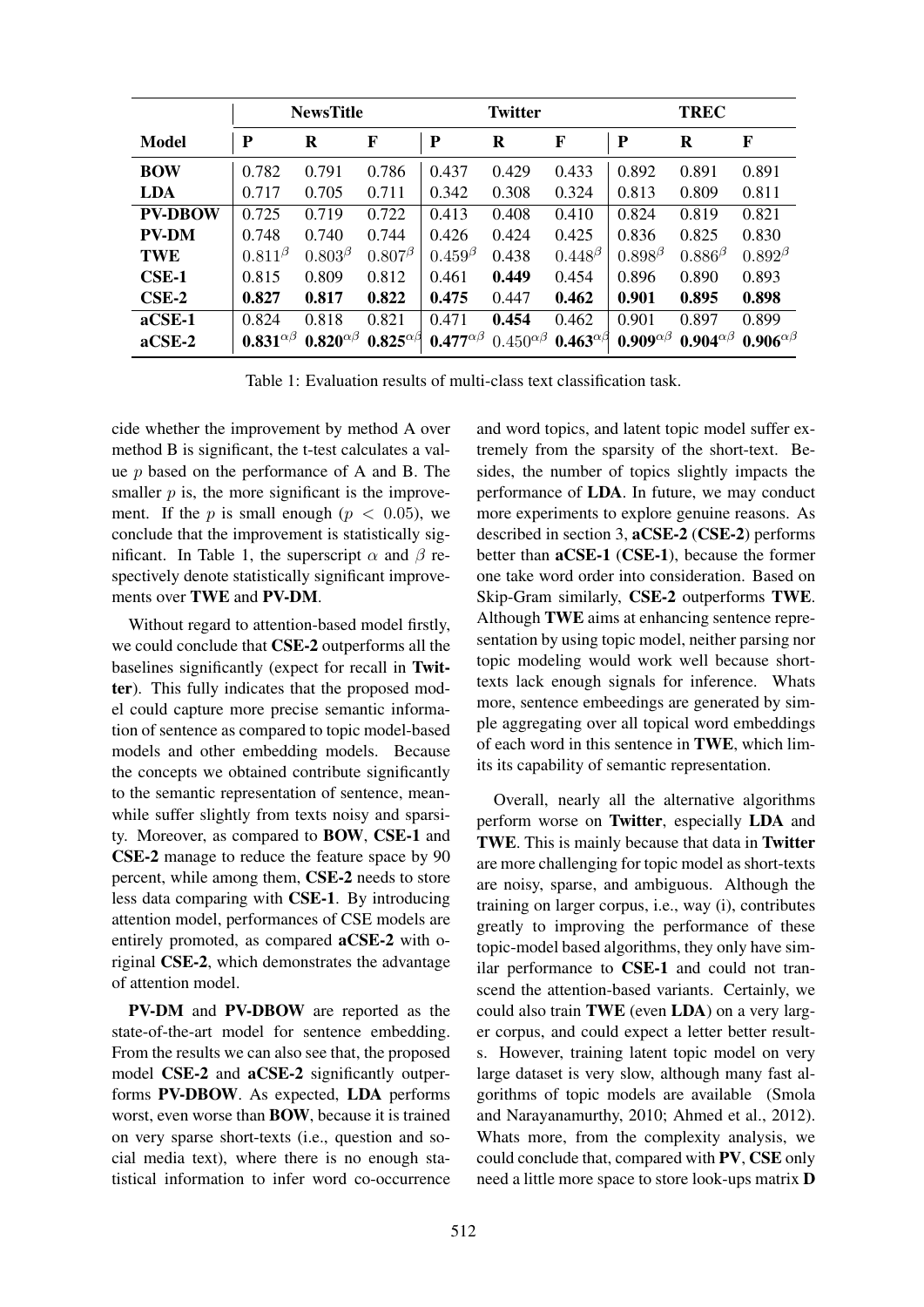and R; while compared with CSE and PV, TWE require more parameters to store more discriminative information for word embedding.

### 4.5 Information Retrieval

The information retrieval task is also utilized to evaluate the proposed models, and we want to examine whether a sentence should be retrieved given a query. Specially, we mainly focus on shorttext retrieval by utilizing official tweet collection Tweet11, which is the benchmark dataset for microblog retrieval. We index all tweets in this collection by using Indri toolkit, and then perform a general relevance-pseudo feedback procedure, as follows: (i) Given a query, we firstly obtain associated tweets, which are before query issue time, via preliminary retrieval as feedback tweets. (ii) We generate the sentence representation vector of both original query and these feedback tweets by the alternative algorithms above. (iii) With efforts above, we compute cosine scores between query vector and each tweet vector to measure the semantic similarity between the query and candidate tweets, and then re-rank the feedback tweets with descending cosine scores.

We utilize the official metric for the TREC Microblog track, i.e., Precision at 30 (P@30), and Mean Average Precision (MAP), for evaluating the ranking performance of different algorithms. Experimental results for this task are shown in Table 2. Besides, we also operate a query-by-query analysis and conduct t-test to demonstrate the improvements on both metrics are statistically significant. In Table 2, the superscript  $\alpha$  and  $\beta$  respectively denote statistically significant improvements over TWE and PV-DM ( $p < 0.05$ ).

As shown in Table 2, the CSE-2 significantly outperforms all these models, and exceeds the best baseline model (TWE) by 11.9% in MAP and 4.5% in P@30, which is a statistically significant improvement. Without regard to attention-based model firstly, such an improvement comes from the CSE-2's ability to embed the contextual and semantic information of the sentences into a finite dimension vector. Topic model based algorithms (e.g., LDA and TWE) suffer extremely from the sparsity and noise of tweet collection. For the twitter data, since we are not able to find appropriate long texts, latent topic models are not performed.

We could observe that attention-based CSE model (aCSE-1 and aCSE-2) improves over o-

|                |       | <b>TMB2011</b>                           | <b>TMB2012</b> |                                          |  |  |
|----------------|-------|------------------------------------------|----------------|------------------------------------------|--|--|
| Model          | MAP   | P@30                                     | <b>MAP</b>     | P@30                                     |  |  |
| <b>BOW</b>     | 0.304 | 0.412                                    | 0.321          | 0.494                                    |  |  |
| <b>LDA</b>     | 0.281 | 0.409                                    | 0.311          | 0.486                                    |  |  |
| <b>PV-DROW</b> | 0.285 | 0.412                                    | 0.324          | 0.491                                    |  |  |
| <b>PV-DM</b>   | 0.327 | 0.431                                    | 0.340          | 0.524                                    |  |  |
| <b>TWE</b>     | 0.331 | $0.446^\beta$                            | $0.347^\beta$  | 0.511                                    |  |  |
| $CSE-1$        | 0.337 | 0.451                                    | 0.344          | 0.512                                    |  |  |
| $CSE-2$        | 0.367 | 0.461                                    | 0.360          | 0.517                                    |  |  |
| $\alpha$ CSE-1 | 0.342 | 0.459                                    | 0.351          | 0.516                                    |  |  |
| $\alpha$ CSE-2 |       | $0.370^{\alpha\beta}0.464^{\alpha\beta}$ |                | $0.364^{\alpha\beta}0.522^{\alpha\beta}$ |  |  |

Table 2: Results of information retrieval.

riginal CSE model (CSE-1 and CSE-2). However, attention model promotes CSE-1 significantly, while aCSE-2 obtain similar results compared to CSE-2, indicating that attention model leads to small improvement for Skip-Gram based CSE model. We argue that it is because Skip-Gram itself gives less weight to the distant words by sampling less from those words, which is essentially similar to attention model somehow.

# 5 Conclusion

By inducing concept information, the proposed conceptual sentence embedding maintains and enhances the semantic information of sentence embedding. Furthermore, we extend the proposed models by introducing attention model, which allows it to consider contextual words within the window in a non-uniform way while maintaining the efficiency. We compare them with different algorithms, including bag-of-word models, topic model-based model and other state-of-the-art sentence embedding models. The experimental results demonstrate that the proposed method performs the best and shows improvement over the compared methods, especially for short-texts.

# Acknowledgments

The work was supported by National Natural Science Foundation of China (Grant No. 61132009), National Basic Research Program of China (973 Program, Grant No. 2013CB329303), and National Hi-Tech Research & Development Program (863 Pro-gram, Grant No. 2015AA015404).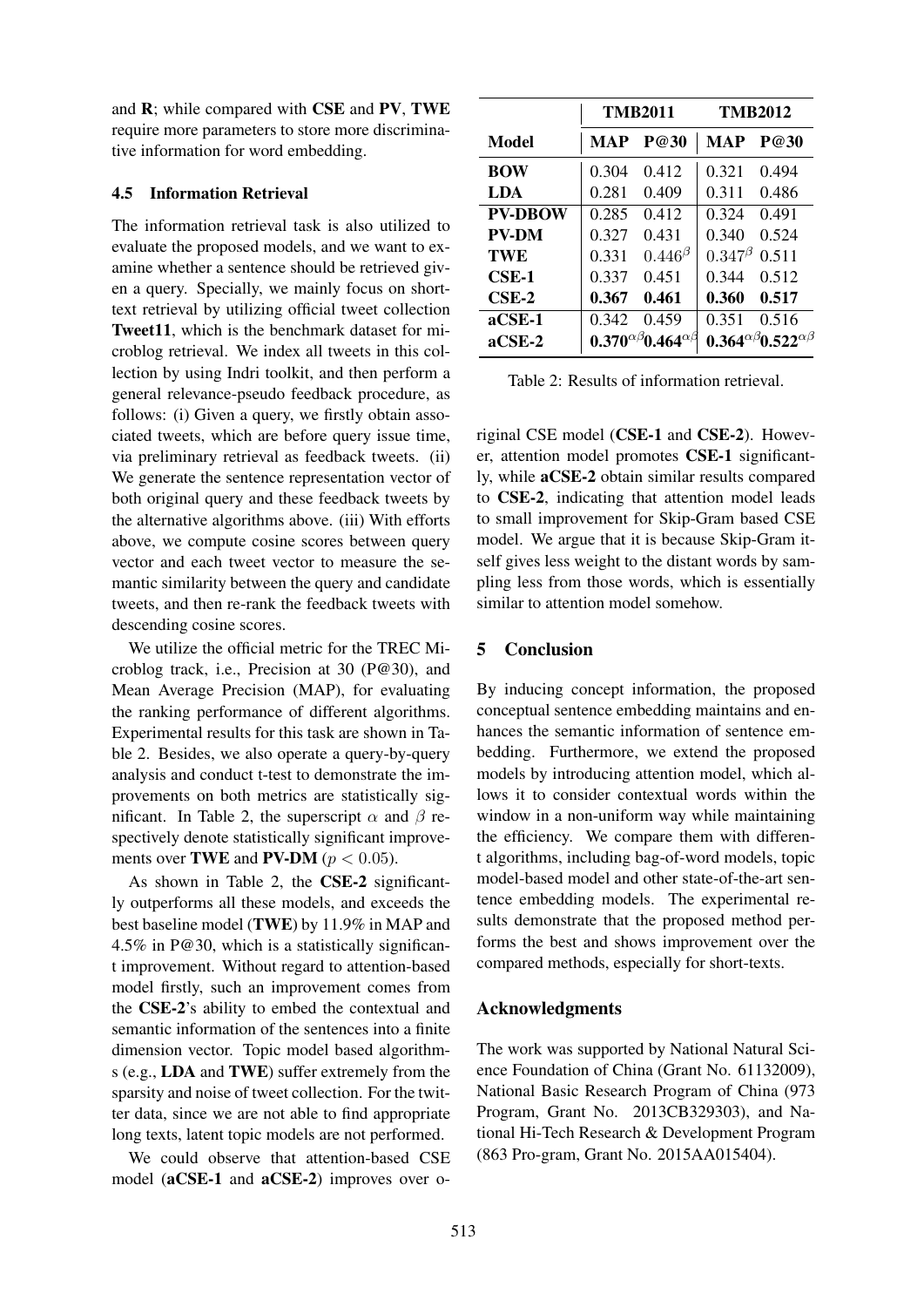#### References

- Amr Ahmed, Moahmed Aly, Joseph Gonzalez, Shravan Narayanamurthy, and Alexander J. Smola. 2012. Scalable inference in latent variable models. In *International Conference on Web Search and Web Data Mining, WSDM 2012, Seattle, Wa, Usa, February*, pages 123–132.
- Dzmitry Bahdanau, Kyunghyun Cho, and Yoshua Bengio. 2014. Neural machine translation by jointly learning to align and translate. *Eprint Arxiv*.
- Mohit Bansal, Kevin Gimpel, and Karen Livescu. 2014. Tailoring continuous word representations for dependency parsing. In *Meeting of the Association for Computational Linguistics*, pages 809–815.
- David M. Blei, Andrew Y. Ng, and Michael I. Jordan. 2003. Latent dirichlet allocation. *Journal of Machine Learning Research*, 3:993–1022.
- Rongen Fan, Kaiwei Chang, Cho Jui Hsieh, Xiangrui Wang, and Chih Jen Lin. 2010. Liblinear: A library for large linear classification. *Journal of Machine Learning Research*, 9(12):1871–1874.
- Zellig S. Harris. 1970. *Distributional Structure*. Springer Netherlands.
- Posen Huang, Xiaodong He, Jianfeng Gao, Li Deng, Alex Acero, and Larry Heck. 2013. Learning deep structured semantic models for web search using clickthrough data. In *ACM International Conference on Conference on Information and Knowledge Management*, pages 2333–2338.
- Quoc V. Le and Tomas. Mikolov. 2014. Distributed representations of sentences and documents. *Eprint Arxiv*, 4:1188–1196.
- Xin Li and Dan Roth. 2002. Learning question classifiers. In *COLING*.
- Yang Liu, Zhiyuan Liu, Tat-Seng Chua, and Maosong Sun. 2015. Topical word embeddings. In *Twenty-Ninth AAAI Conference on Artificial Intelligence*.
- Thang Luong, Hieu Pham, and Christopher D. Manning. 2015. Effective approaches to attention-based neural machine translation. In *EMNLP*.
- Mingbo Ma, Liang Huang, Bing Xiang, and Bowen Zhou. 2015. Dependency-based convolutional neural networks for sentence embedding. In *Meeting of the Association for Computational Linguistics and the International Joint Conference on Natural Language Processing*.
- Tomas Mikolov, Kai Chen, Greg Corrado, and Jeffrey Dean. 2013a. Efficient estimation of word representations in vector space. *Computer Science*.
- Tomas Mikolov, Ilya Sutskever, Kai Chen, Greg Corrado, and Jeffrey Dean. 2013b. Distributed representations of words and phrases and their compositionality. *Advances in Neural Information Processing Systems*, 26:3111–3119.
- Frederic Morin and Yoshua Bengio. 2005. Hierarchical probabilistic neural network language model. *Aistats*.
- Iadh Ounis, Craig MacDonald, Jimmy Lin, and Ian Soboroff. 2011. Overview of the trec-2011 microblog track.
- H Palangi, L Deng, Y Shen, J Gao, X He, J Chen, X Song, and R Ward. 2015. Deep sentence embedding using the long short term memory network: Analysis and application to information retrieval. *Arxiv*, 24(4):694–707.
- David E. Rumelhart, Geoffrey E. Hinton, and Ronald J. Williams. 1986. Learning representations by backpropagating errors. *Nature*, 323(6088):533–536.
- Alexander M. Rush, Sumit Chopra, and Jason Weston. 2015. A neural attention model for abstractive sentence summarization. In *Proceedings of the 2015 Conference on Empirical Methods in Natural Language Processing*.
- Gerard Salton and Michael J. Mcgill. 1986. *Introduction to modern information retrieval*. McGraw-Hill,.
- Aliaksei Severyn, Alessandro Moschitti, Manos Tsagkias, Richard Berendsen, and Maarten De Rijke. 2014. A syntax-aware re-ranker for microblog retrieval. In *SIGIR*, pages 1067–1070.
- Alexander Smola and Shravan Narayanamurthy. 2010. An architecture for parallel topic models. *Proceedings of the Vldb Endowment*, 3(1):703–710.
- Ian Soboroff, Iadh Ounis, Craig MacDonald, and Jimmy Lin. 2012. Overview of the trec-2012 microblog track. In *TREC*.
- Yangqiu Song, Haixun Wang, Zhongyuan Wang, Hongsong Li, and Weizhu Chen. 2011. Short text conceptualization using a probabilistic knowledgebase. In *Proceedings of the Twenty-Second international joint conference on Artificial Intelligence - Volume Volume Three*, pages 2330–2336.
- Yangqiu Song, Shusen Wang, and Haixun Wang. 2015. Open domain short text conceptualization: a generative + descriptive modeling approach. In *Proceedings of the 24th International Conference on Artificial Intelligence*.
- Ling Wang, Tsvetkov Yulia, Amir Silvio, Fermandez Ramon, Dyer Chris, Black Alan W, Trancoso Isabel, and Lin Chu-Cheng. 2015a. Not all contexts are created equal: Better word representations with variable attention. In *Conference on Empirical Methods in Natural Language Processing*, pages 1367–1372.
- Mingxuan Wang, Zhengdong Lu, Hang Li, and Qun Liu. 2015b. Syntax-based deep matching of short texts. *Computer Science*.